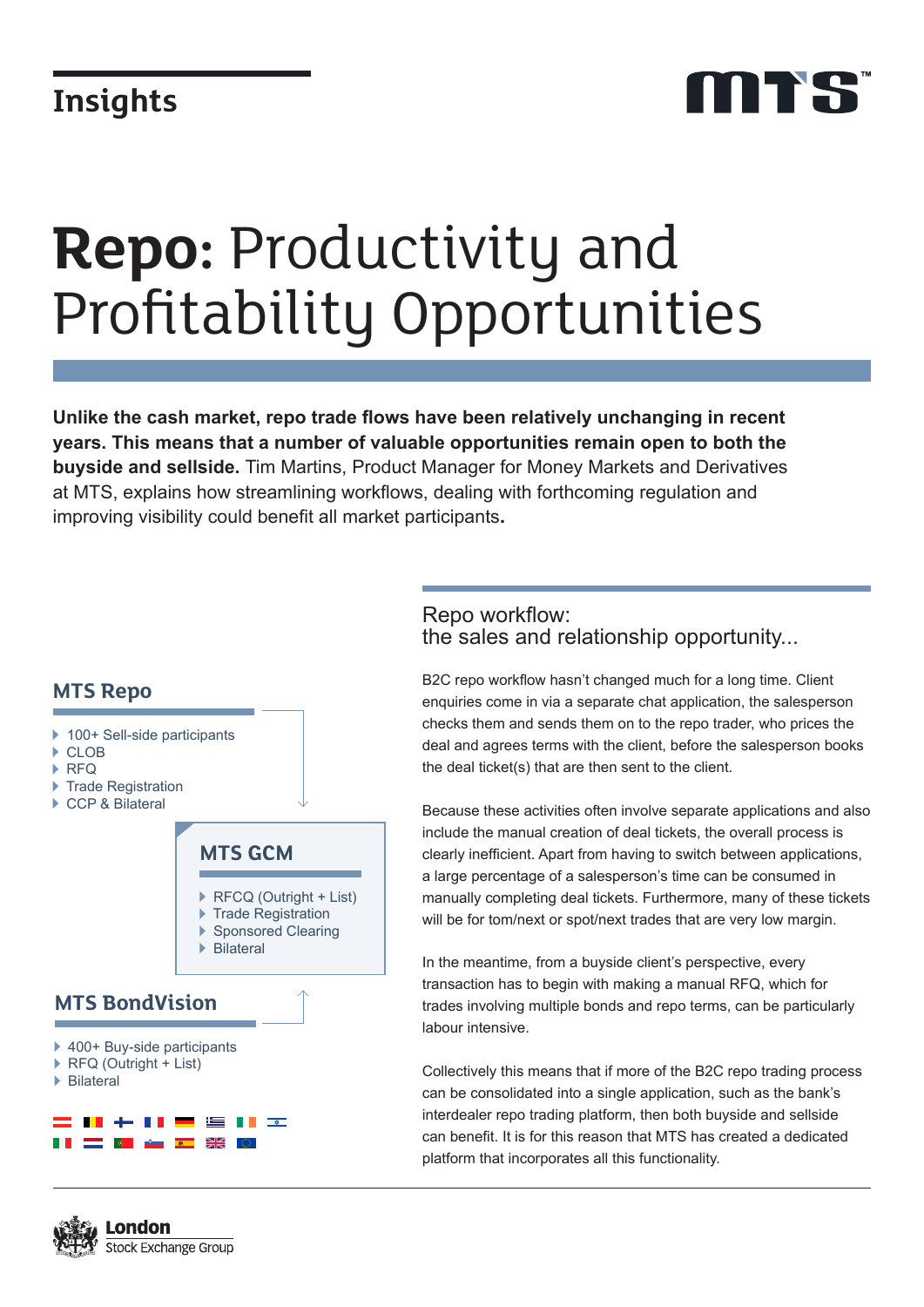#### ...and how to seize it

For example, if the chat functionality and the automated generation of deal tickets are integrated within the bank's repo trading screen, the salesperson gains from a far more efficient workflow, while also minimising the usage of valuable screen real estate or the need to switch between applications repeatedly. Buyside RFQs can come in and will be immediately visible to both the bank's sales team and its repo traders, so the pricing process can be streamlined. Furthermore, the printing and sending of deal tickets can be automated with full STP to the back office.

By consolidating the B2C repo trading process in this way, the non-productive, administrative elements of the repo sales process are removed. This gives the sales team extra time to focus on the all-important relationship element of the repo business and the selling of more complex long term or structured repo trades.

Better still, if the repo platform also enables the distribution of customised pricing to the buyside, further benefits are achievable. For instance, if the bank can automatically distribute repo quotes to buyside clients based upon a clientspecific spread over its interdealer pricing (in other words showing a tailored, mirrored axe), then those clients benefit from better pre-trade price discovery. Rather than manually typing messages into a chat application, they can simply click the indicative quoted price to trigger an automated RFQ to a bank that they know is axed to trade. If the buyside client has multiple bonds that they wish to extract maximum value from, then this can also be a major time saving convenience. In addition, as these RFQs will now come in to the bank sales team in a standardised format, they will save time that can be better used for making higher margin relationship sales.

### Regulatory reporting: an easier path

An integrated repo dealing platform of the type outlined above could also offer major benefits to buyside clients for regulatory reporting. The Securities Financing Transaction Regulation (SFTR) is due to come into force in Q1 2020 and is the effective equivalent of MIFID II for the repo market. It is a major piece of legislation, which as it stands (the SFTR technical standards are still being finalised by ESMA) will require repo participants to report more than 150 data fields for transactions in a standardised manner. Major banks are investing heavily in order to ensure compliance, but some smaller buyside participants will find it challenging to bring their reporting to the required standard. It is therefore possible if they cannot do so, that some banks will refuse to continue dealing with them because of the increased risk of trade mismatches.

If instead the bank's repo dealing platform's blotter incorporates the SFTR trade-specific reporting fields, then both parties to a B2C repo trade will effectively already have the majority of the fields pre-matched. For smaller buyside firms, this represents a major time and cost saving, as well ensuring existing sellside trading relationships are not jeopardised.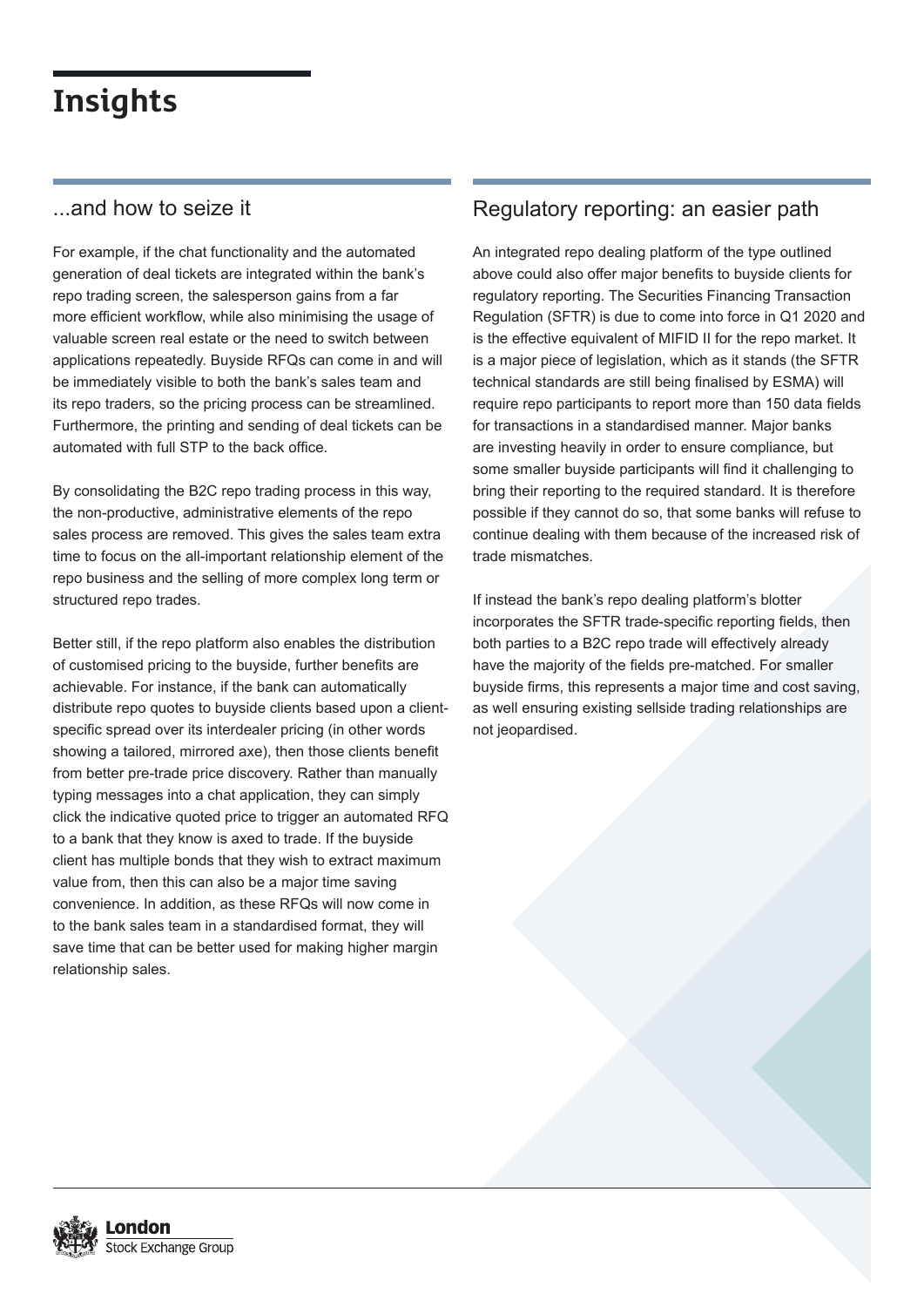**Daily Average Volumes**



Repo data

A related area to the above desirable functionality is repo data. Luigi Marino, Product Manager for Market Data tells us, particularly from a buyside perspective, repo remains a relatively opaque market, where price discovery requires far more effort than in cash markets. Anything that improves this situation, without impinging upon interdealer activity, is likely to make buyside participation easier and stimulate more trading activity.

Fortunately, because repo is typically far less volatile than cash (apart from a few situations such as CTD bonds at futures expiries), price discovery does not require real time data. Buyside traders will therefore be able to use end of day data, such as that now provided by MTS in both summary or complete form (see Figure 1), as a proxy in order to price the cost of repo positions with far more accuracy than at present. This will enable buyside traders to filter their portfolio against repo costs and therefore quickly decide which trades might be viable and which would not.

This sort of filtering process would materially increase the productivity of buyside repo traders, allowing them more time to make RFQs on just viable pre-screened trades, with positive implications for the level of trading activity and profitability.